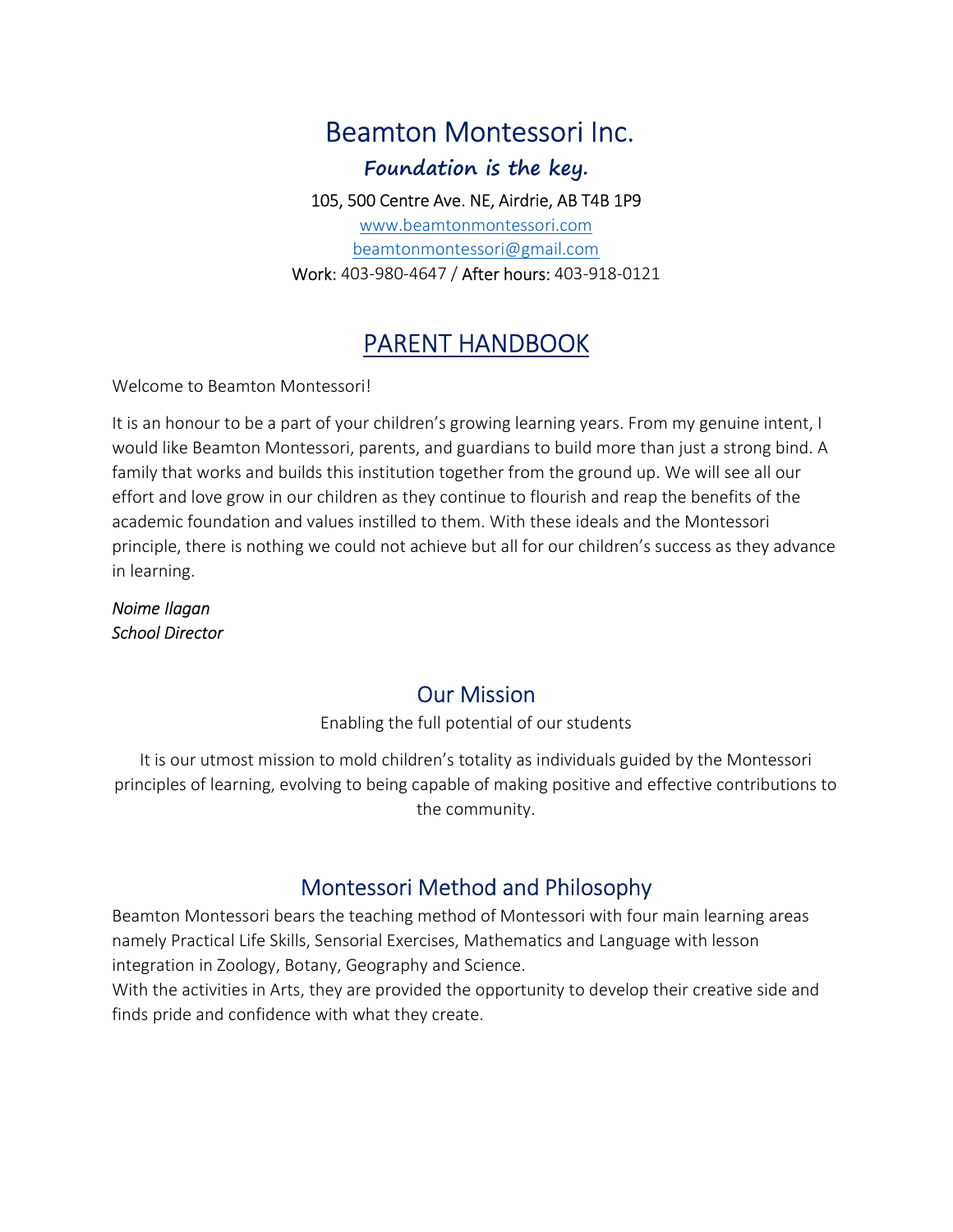## The Learning Areas of Montessori

#### Practical Life Skills

This includes Grace and Courtesy as saying please, excuse me, closing and opening the door quietly, speaking softly or getting one's attention without causing interruption to others. Care of the Person teaches independence in every child with simple skills like dressing oneself, shoe lacing, washing hands or table preparation for snacks.

Care of the Classroom Environment in ways like washing tables, sweeping crumbs or returning the materials where it was taken from.

Control and Coordination of Body helps develop their large and fine motor coordination/balance with activities such as walking on the line, rolling of mats, carrying exercises or use of small manipulative materials.

#### Sensorial Exercises

Sharpens the five senses to enable children to understand the many impressions they perceive in their environment. Each of the sensory material isolates one defining quality such as colour, weight, shape, texture, size, sound, smell and temperature.

#### Mathematics

This area equips every child with the fundamentals such as number-quantity correspondence and the concept of four mathematical operations.

#### Language

The subject focuses on vocabulary building, reading and comprehension, skill in printing and oral communication. In addition, the program has especially designed technique in reading wherein children ages 3-6, easily adapt the approach. As a result, they read and develop appreciation that printed words convey meaning, making it a window to exploring knowledge or varied experiences.

#### Other Areas

Geography Children learn the features and systems of the Earth's surface including continents, oceans, provinces and territories of Canada, etc.

Botany and Zoology They gain awareness that a plant or an animal has its ecological purpose and how its existence balances life on Earth as a whole. They also learn the different parts of the tree/flower and body parts of animals.

Learning Solar System is also an integration to the lesson while Arts inspires children to express their artistic side through dance, crafts, songs or role playing.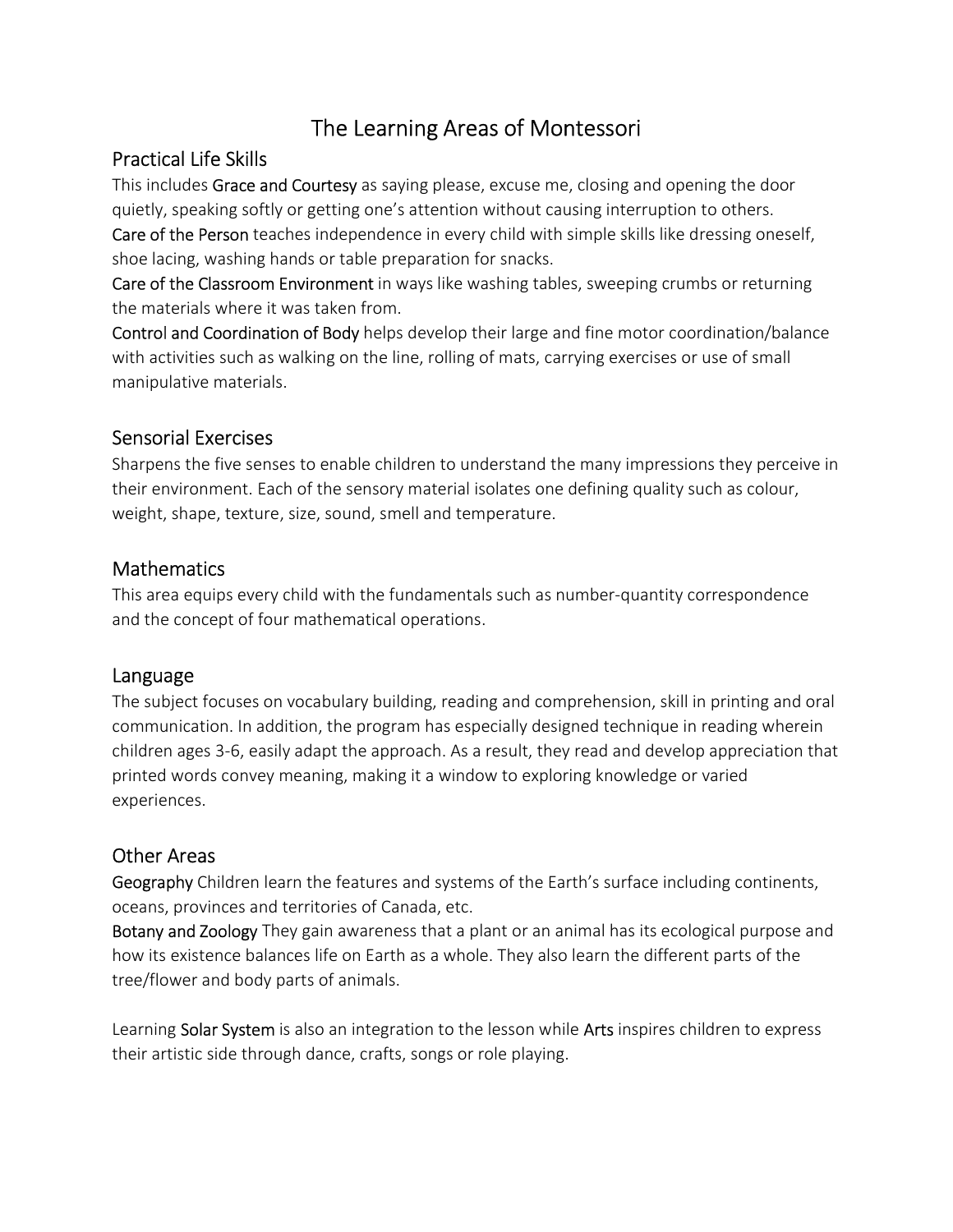Beamton believes in the limitless capabilities of a child. Thus, our mission to develop oneself in intellectual, physical, social, emotional and creative aspects is joined with Montessori principles. This is actualized through three components of the program's teaching-learning process such as the child, the teacher and the prepared environment.

The child as the learner in its sensitive period has the great ability to "absorb "and respond, while we consider this stage as an opportunity to instill knowledge, skills and sound judgement or behaviour toward certain situation.

The teacher as the guide and observer shows a presentation of the lesson on how "work" is done. This gives the child a sense of direction of the given task. The young child repeats the activity because it is interesting to him/her. There is a degree of self satisfaction as he is mastering the skill by repetition. The teacher, only when necessary, helps correct when task is not done properly. It is important that the teacher does not frequently disturb the child during this time of practice. Children learn better by correcting their own mistakes.

The prepared environment which is the Montessori materials meets and enriches the developmental needs of students toward attaining their maximum potential. The materials are not the only source of learning but also the students and teachers, themselves. Children's daily interaction with classmates as well as teachers develop social skills. They learn how to behave accordingly in different situations, during group lessons or working with a friend like sharing or taking turns in doing the activity. In certain situations, their behaviour may be corrected when necessary. The teacher helps to realize and understand why such behaviour is corrected, how it may affect oneself and others as it is also teaching the virtues of being kind, considerate and respectful.

Students work and develop at their own pace through self-directed activity, hands- on learning and collaborative undertaking. As the mastery of the lesson is achieved, this indicates readiness for a new and more challenging task ahead.

# School Policy and Procedures

# Child Discipline

- It is an ideal classroom atmosphere when learning is fun. Part of this is when children have good social relationship that everyone respects each other such as respect of one's space, privacy and choice. The teacher can create this kind of atmosphere by setting attainable rules which are clearly explained to be followed by the class while expectations are successfully met.
- Discipline is to be delivered in a quiet and slow manner. Children are motivated to show good manners by polite words and actions.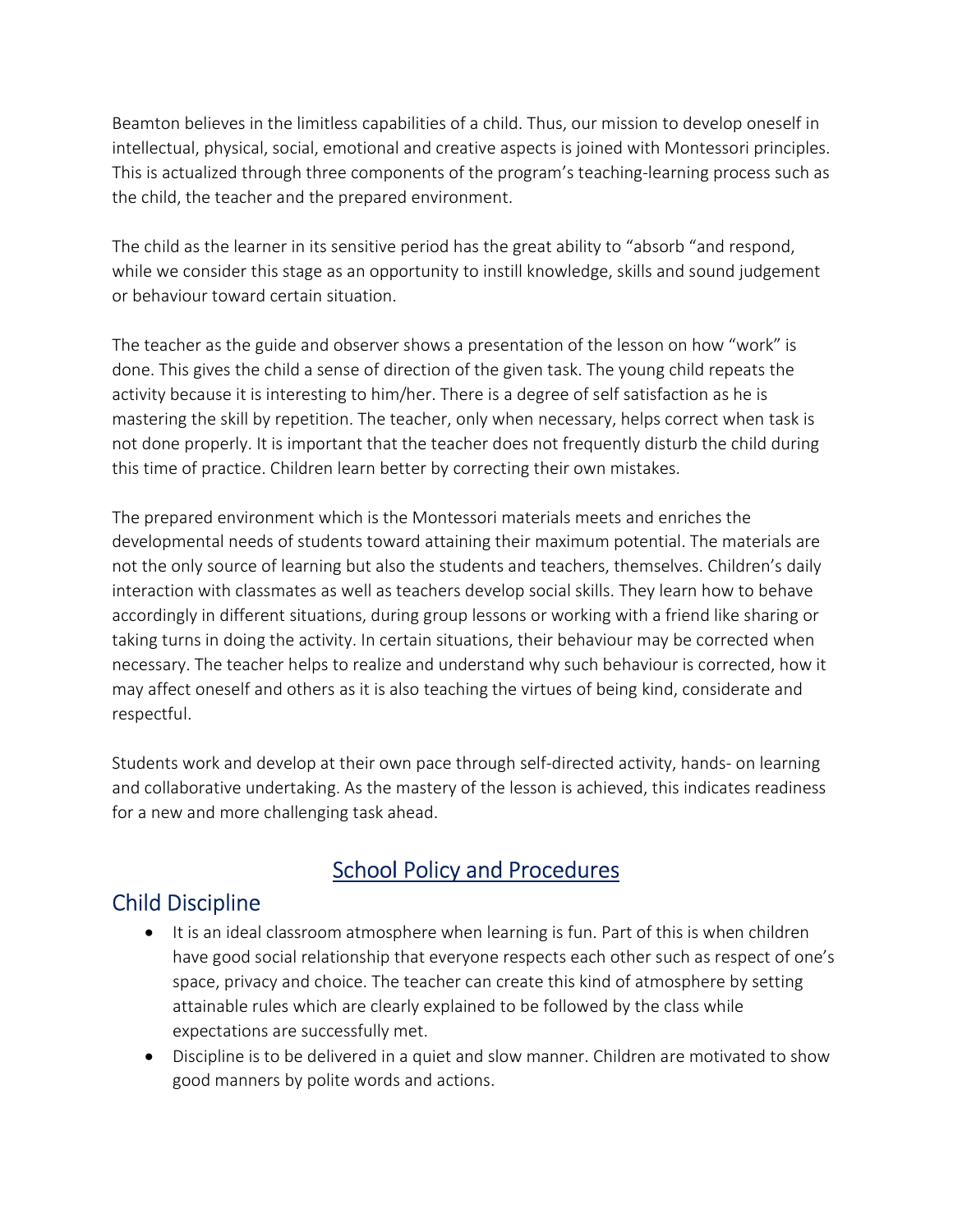- Any child disciplinary action taken should be reasonable in the circumstances and certain forms of punishment are not permitted that school staff must not, with respect with the child in the program, inflict or cause to be inflicted any form of physical punishment, verbal or physical degradation or emotional deprivation; deny or threaten to deny any basic necessity, or use or permit the use of any form of physical restraint, confinement or isolation.
- Use of 1-2-3 Magic method (by Thomas Phelan-1- 2-3 Magic: Effective Discipline for Children 2-12). This gives the child time and choices to change their actions.
- If the child continues and does not cooperate with the above method, he/she is requested to move to another space, allowing him/her to think and reflect to change behaviour while the teacher assists the child to have a clear understanding of how one may correct the behavior.
- Orientation to the children of teacher's role as the authority in the classroom, one that sets the rules, deserves respect, directs the lessons and the second parent to listen to.

### Off site Activity and Emergency Evacuation

A letter will be sent to the parents to obtain consent for the off-site activity of the children. The parents must sign the consent letter whether they allow the school or not of their child's participation in the activity, e.g. fire drill/ field trip to nearby community playground. The letter of consent includes:

- 1. The name of the activity
- 2. Date and time
- 3. Purpose of the activity
- 4. Exact location to go when they leave the program premise
- 5. Names of school staff and parent volunteers who will be with the children
- 6. For fire drill, how often the activity will be done in the year

During off site activities or emergency situation, portable records is always with the school staff to contact parents when necessary.

Beamton does not cover transportation for offsite activities or field trips. It is the parents or guardians' responsibility to provide transportation for their children.

### Accident or Illness

 When the child does fall ill during class, the teacher will contact the parents to pick up the child immediately. If parents were not reached, the school staff will call the person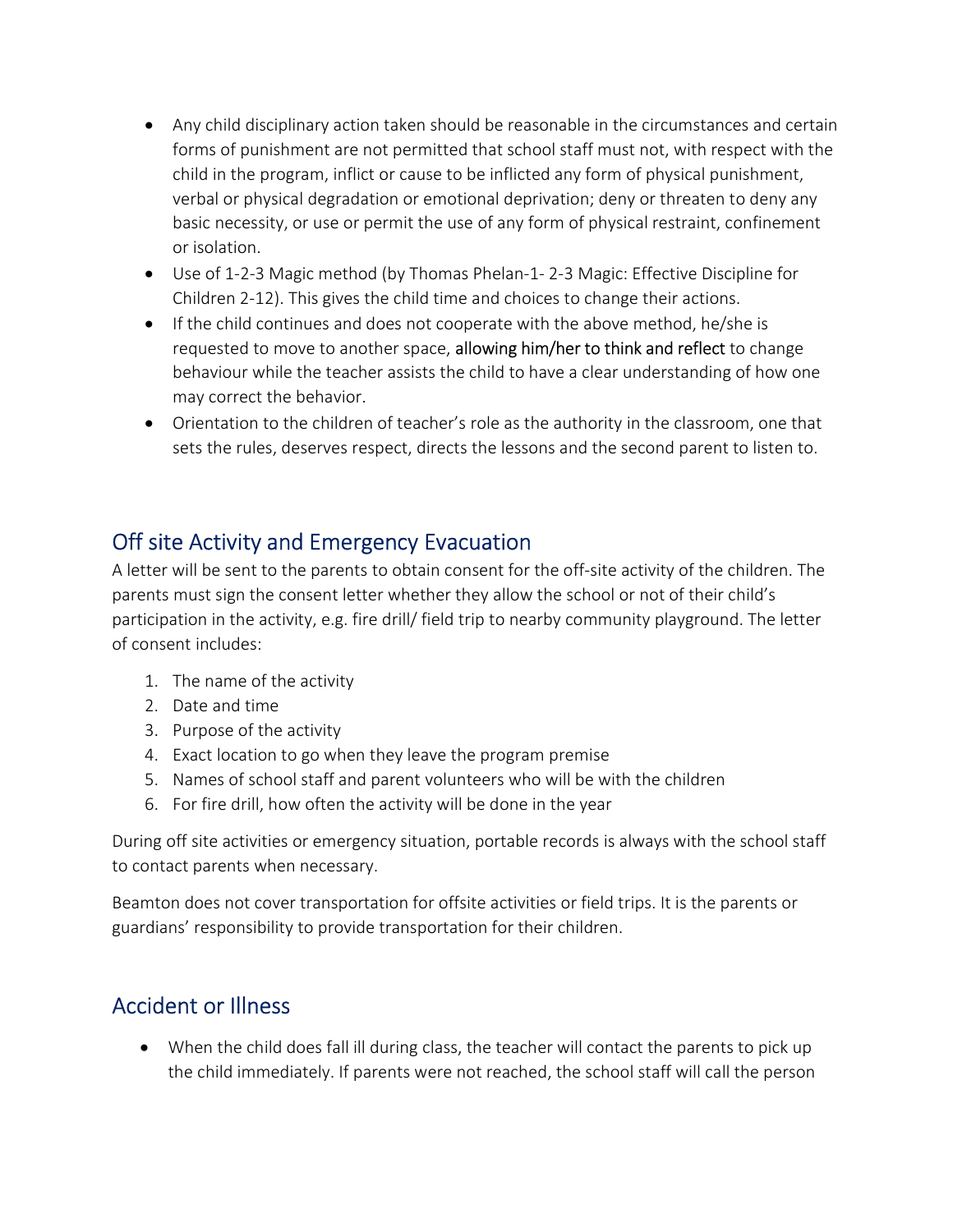listed on the "Emergency Contacts" to pick up the child, which in like manner, when parents did not arrive in 30 minutes after class dismissal time.

- Beamton Montessori Inc. will not be responsible for any payments of ambulance services needed by your child while in our care.
- The teacher may provide or allow for the provision of health care to a child only if there is a written consent obtained from the parent/guardian or the health care provided is in the nature of first aid.
- In case of accident or serious illness involving a child, the teacher in charge will notify the parents immediately by calling them and ensure that the child receives medical attention when necessary.
- In situations like accident, with the use of "incident report form", the details of the accident are recorded. This will show analysis on how it happened and may set trends and issues, a starting point wherein school staff will develop awareness and implement precautionary measures to avoid such accident from happening again.

# Incident Reporting

Incident means a serious illness of or injury to a child that occurs while the child is attending the program and any other incident that occurs while the child is attending a program that may seriously affect the health and safety of the child.

The following incidents are reported immediately to the regional child care office using the "Incident Report" form :

- an emergency evacuation
- unexpected program closure
- an intruder on the program premises
- an illness or injury to a child that requires the program to request emergency health care and/or requires the child to remain in hospital overnight
- an error in administration of medication by a program staff or volunteer resulting in the child becoming seriously injured or ill and requiring first aid, or the program requesting emergency health care and/or requires the child to remain in hospital overnight
- death of a child
- an unexpected absence of a child from the program e.g. lost child
- a child removed from the program by a non-custodial parent or guardian
- an allegation of physical, sexual, emotional abuse and/or neglect of a child by a program staff member or volunteer
- the commission by a child of an offence under an Act of Canada or Alberta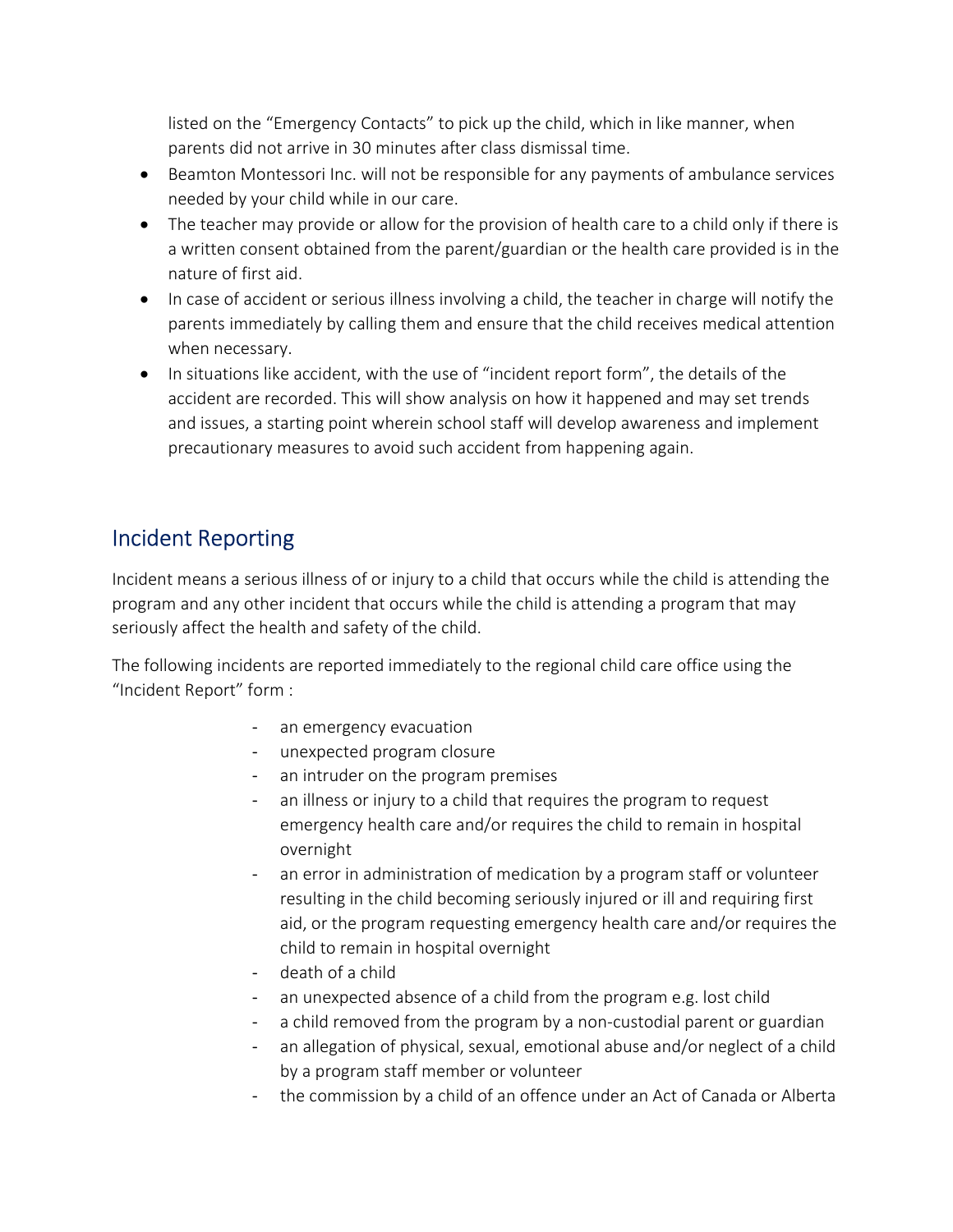a child left on the premises outside of the program's operating hours.

# Potential Health Risk

The lead teacher and staff member must be aware of the potential health risk among everyone in the program premises to ensure health and safety.

Signs or symptoms to be observed when the child may be excluded from the program:

- 1. Vomiting
- 2. Fever
- 3. Diarrhea
- 4. New or unexplained rash/cough

These require greater care and attention than can be provided without compromising the care of the other children in the program or having or displaying any other illness or symptoms the staff member knows or believes may indicate that the child poses a health risk to persons on the program premises. In this situation, the licence holder/lead teacher contacts the parents for the immediate removal of the child. The child can return to the program premises if the parent provides a notice from the physician, indicating the child does not pose a health risk to persons in the program premises. Acceptable evidence may include a child is symptom free for at least 24 hours or a parent has a physician's note.

All these observations of illness or symptoms of potential health risk is recorded that includes the following:

- 1. Name of the child
- 2. Date the child was observed to be ill
- 3. Name of staff member who identified the child was ill
- 4. Time the parent was initially contacted
- 5. Name of staff person who contacted the parent
- 6. Time the child was removed from the program
- 7. The date the child returned to the program.

If the parent fails to arrange for immediate removal of the child, the teacher in charge contacts other persons authorized to pick up the child who are listed on the emergency contacts of the child's personal records.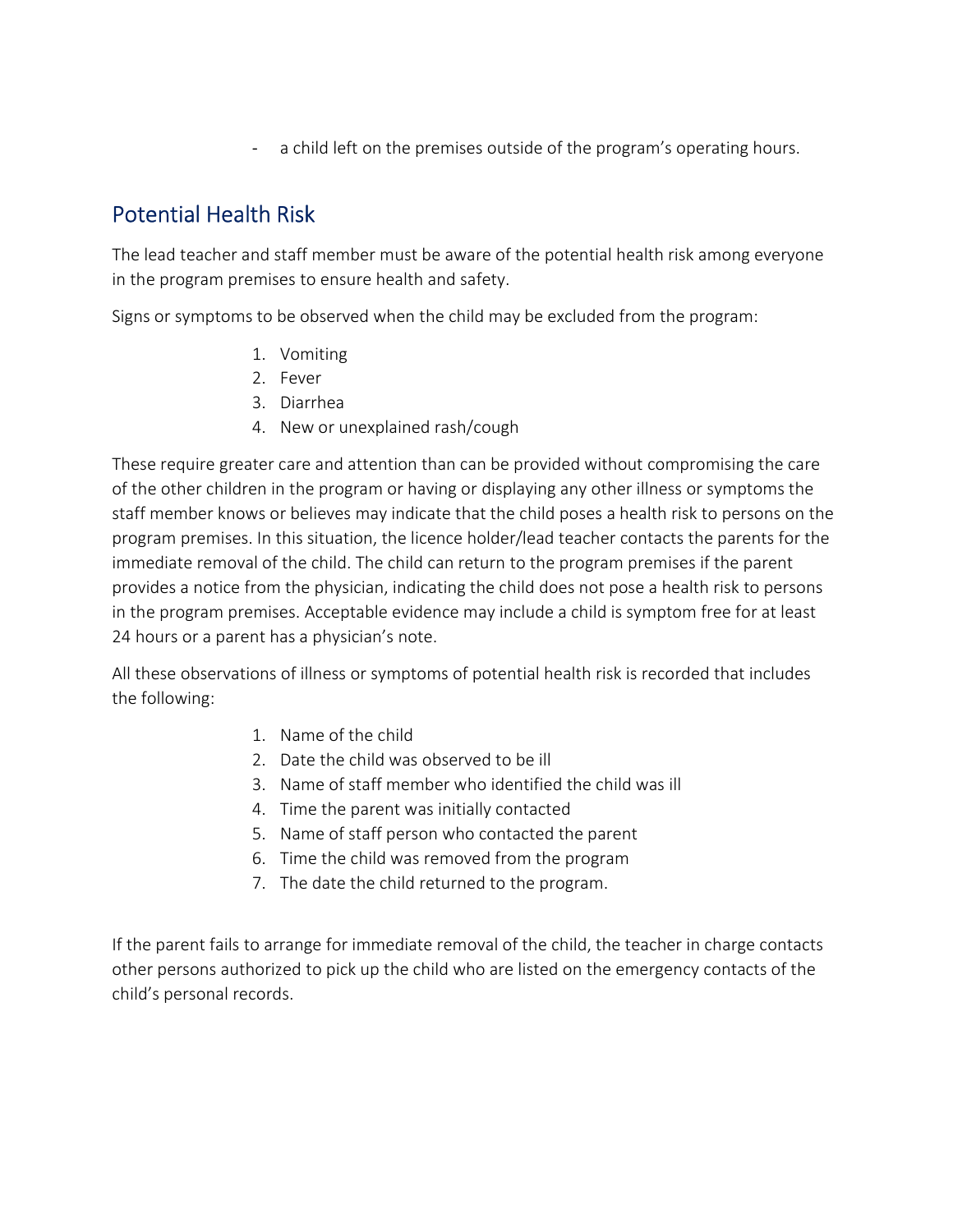## Supervised Care of Sick Children

The teachers ensure that the sick child is kept as far away as is practicable from the other children, and directly supervised by a primary staff member while she meets the above listed requirements.

### Administration of Medicine

Medication can be administered to the child by the school staff only when there is obtained written consent of the child's parent.

The medication should be in its original labeled container and the medication is administered according to the labeled directions.

Where medication is administered to the child, the teacher must make sure that the following information is recorded:

- 1. Name of the medication
- 2. Time of administration
- 3. The amount administered
- 4. The initials of the person who administered the medication.

The medication must be stored in a locked container that is inaccessible to children, and medication that may be needed in an emergency is stored in a place that is inaccessible to children.

# Smoking

The primary staff ensures that no person smokes on the program premises. No staff member shall smoke at any time or place where child care is being provided.

#### **Nutrition**

• Snacks are provided by the parents where children have in the program premise.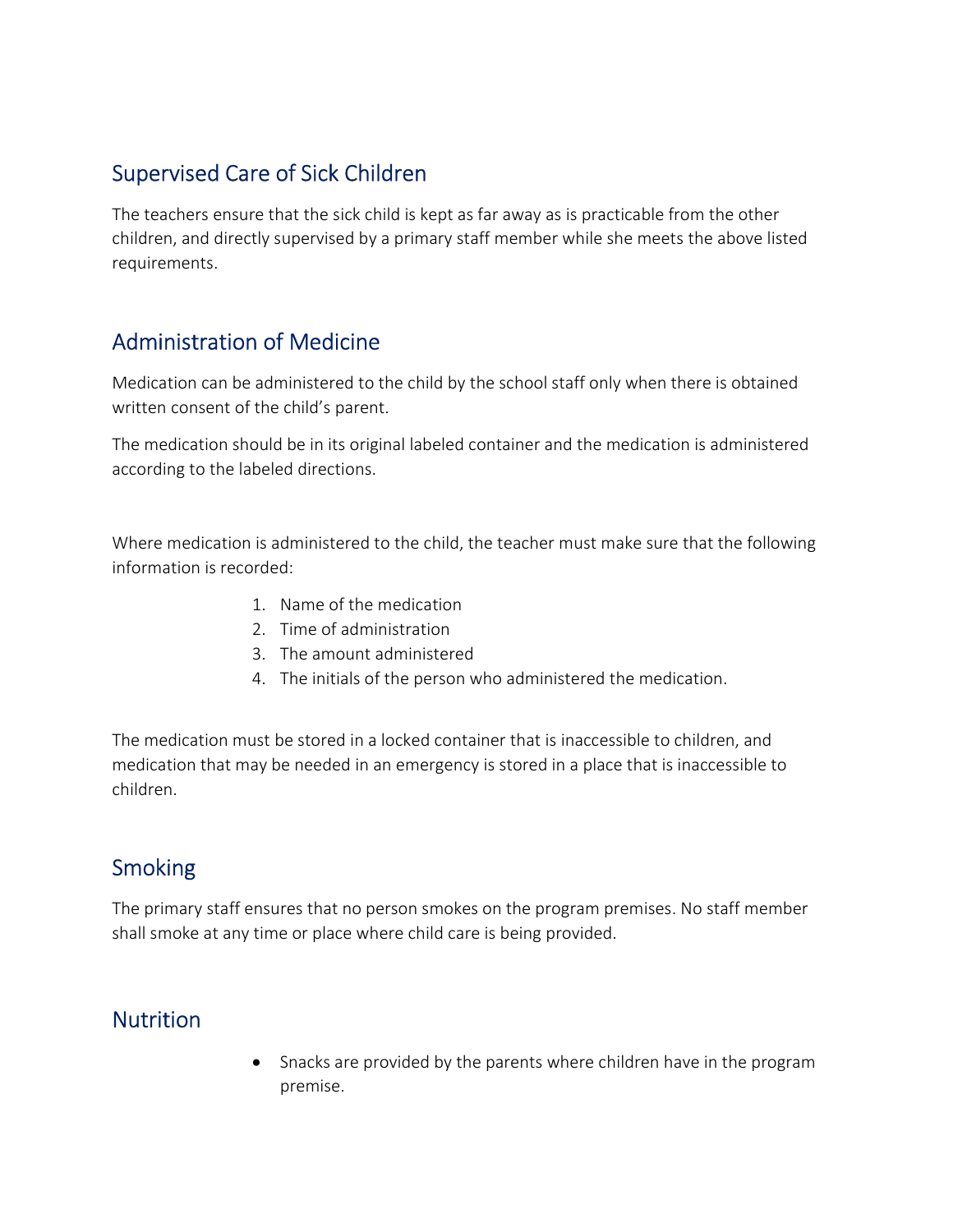- Snack time is in "taking turns manner" at appropriate times in accordance with the needs of each child.
- NO NUTS OR CHOCOLATES at snack time to prevent exposure or accidental sharing of food that may lead to allergy problems.
- No cupcakes for treats at school. Fruits or veggies are healthier options. Kindly cut in bite-size to avoid choking.

# Children's Records

Please inform the school of any changes with records of your child as it is important to keep an up-to-date records of the students. This will serve its purpose for both parents and school as the need arises. The records must contain the following:

- 1. Child's name, date of birth and home address
- 2. Completed enrollment form
- 3. Parent's name, home address and telephone number
- 4. Name, address and telephone number of persons who can be contacted in case of emergency
- 5. If medication is administered,
	- a. The written consent of the parent to the licence holder/ lead teacher to administer medication to his/her child.
	- b. Information required and recorded in the administration of medication to the child.
- 6. Particulars of any health care provided to the child including written consent of the child's parent.
- 7. Any other relevant health information about the child provide by the child's parent, including the child's immunizations and allergies, if any.

# Administrative Records

The school keeps an up-to-date administrative records which are readily available for the Child Care Licensing Director and child's parent at reasonable times. These are retained by the school administration for minimum of 2 years.

- 1. Children's attendance with details of arrival and departure times
- 2. Primary staff member and staff member's child certification and current first aid applicable, where applicable
- 3. Each staff member and each volunteer other than parent volunteer should provide a current criminal record check including vulnerable sector search to the school administrator.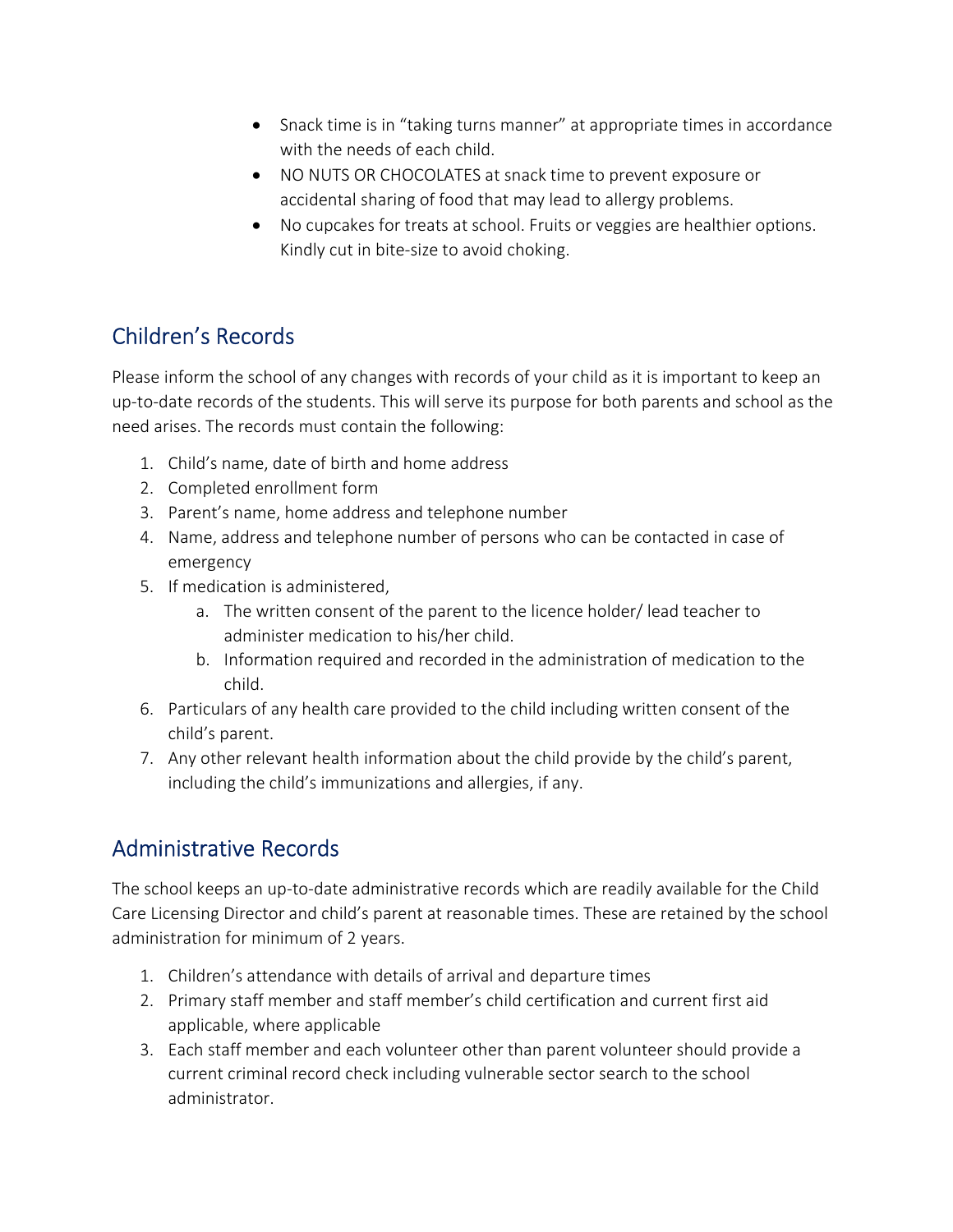# Portable Records

Beamton Montessori secures a portable record of emergency information, should emergency situation occur.

The portable records contain:

- Child's name, date of birth and home address
- Parent's name, home address and telephone number
- Name and address and telephone number of a person who can be contacted in case of emergency
- Any other relevant information about the child provided by the child's parent including child's immunization and allergies, if any
- Telephone numbers of the local emergency response service and poison control centre.

### Emergency Procedures

The lead teacher will make known to staff and to children where developmentally appropriate of the emergency evacuation procedures of the school, explaining details why they have to leave the program premises which includes the following:

- 1. Its purpose which is for the safety of everyone
- 2. What is expected of the students which is following the instructions of the teachers
- 3. The place or safe area where they will go to (Grass area of the north side of the school building).

When these are explained well and to the level of their understanding, kids will fully cooperate and obey instructions, thus emergency procedures will be done orderly and safely while the teacher in charge carries the portable record to keep track of the total number of the children who are present at the program. A drill of emergency evacuation, i.e. fire drill in the program premises, can be helpful for the children and even the school staff, thus everyone will get used to the process of doing it and not feel panicked, especially when drilled regularly at reasonable times.

# Supervision Policy and Practices

To ensure that the teachers observe children's play and behaviour both indoor and outdoor, here are the important points and methods the school director use, to meet this expectation:

• Staff orientation of the nature of indoor/outdoor activity and things to take into considerations such as safety and child's developmental needs.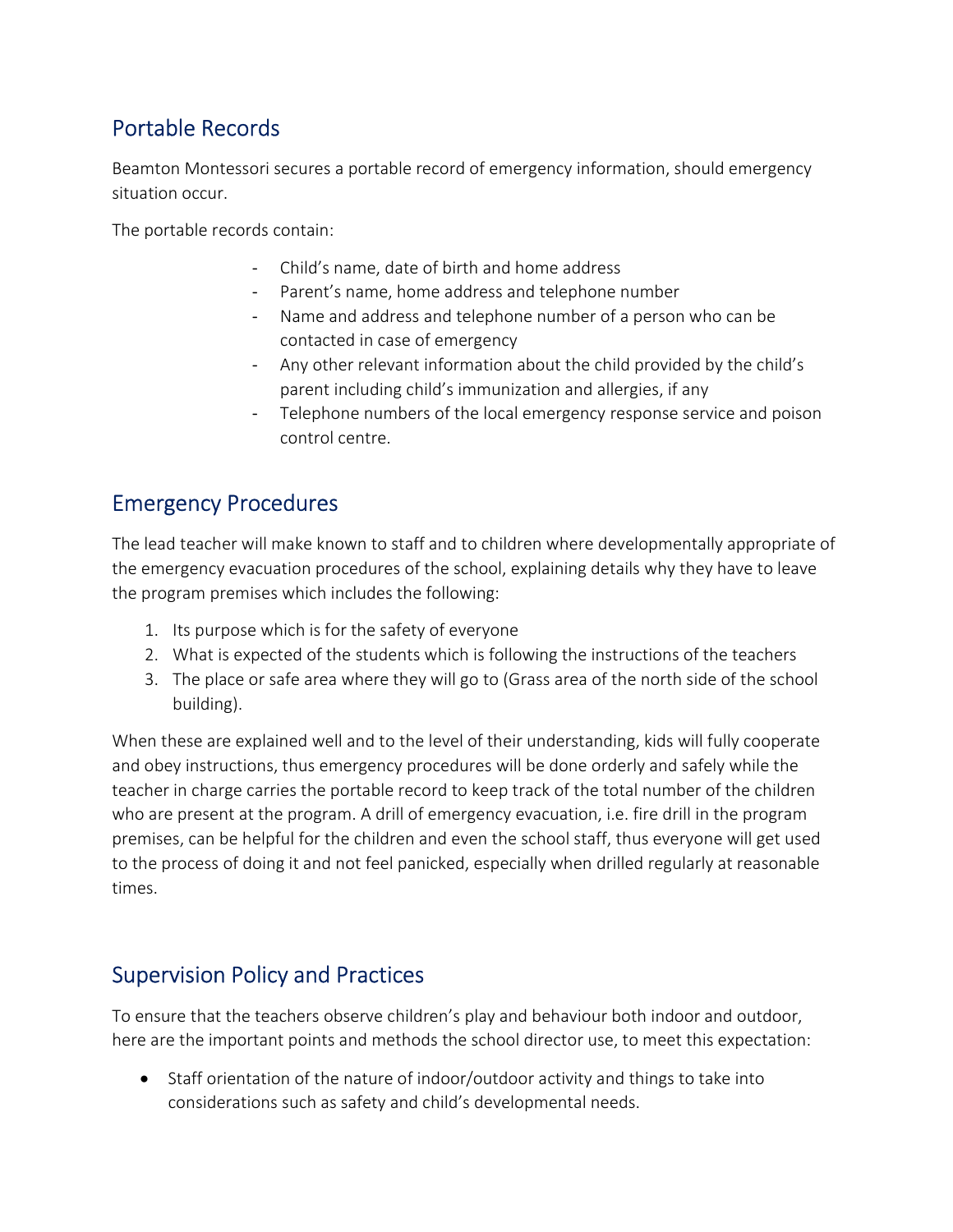- For the program's indoor physical environment, the school director ensures that the layout of the program premises is conducive to learning and effective in supervision of children. Strict instructions are observed with the teachers that furnishings and Montessori materials are safe and maintained in good repair and developmentally appropriate for children and of sufficient quantity and variety. The books that support literacy development are available to children while the whole space of the program premises should be clean all the time.
- With the outdoor physical environment, the school staff makes an inspection of the area first, before the children is brought to the outdoor space. The school staff makes sure that community playground is clean; safe that there are no sharp objects or tree branches that kids might trip over on; the place is not too crowded to bring the children on that day; the play equipment is not broken or functional; the number of parent volunteers is ideally enough to assist the teachers with the kids.
- Children are oriented with the rules and teachers' expectation with the given activity, i.e. "Stay on the line when we walk to the playground." "Follow teacher when we cross the road." "You will take turns on the slide."
- Supervision of children in close proximity. The school staff and/or parent volunteers move around to monitor children's task/play and make sure everyone maintains personal space to avoid bumping or hitting.
- For outdoor activity, the area should be safe for the kids in terms of distance from the road, or there should be enough number of teachers and parent volunteers present in the area to keep children secured at all times.
- Headcount of the children before leaving the program premises, on the arrival and departure of kids at the outdoor area.
- There are shoes worn for the inside and outdoor activity.
- Children may go to a nearby community playground accompanied by teachers and parent volunteers when weather permits since most of the activities are done in the program premises.
- Social graces and respect are observed among the children during outdoor or indoor activity when they take turns i.e. in the swing or slide, share same learning materials, help each other in doing group work or use polite words or gestures.
- Shared play or tasks encourage children to develop friendship, teamwork, cooperation and good social skills that keep them inspired and motivated to go to school every day.
- During "drop off and pick up" time in the program premises, for the morning session, the child is dropped off 5 minutes before 8:30a.m. (8:25a.m.) and the pick up time is 5 minutes before 11:30a.m. (11:25a.m.) and for the afternoon class, the child is dropped off 5 minutes before 12:30p.m. (12:25p.m.) and the pick up time is 5 minutes before 3:30p.m. (3:25p.m.).
- The teachers wait at the entrance door to receive the children. There is an attendance record by the door for parent or guardian to sign in, with time of arrival and signature,